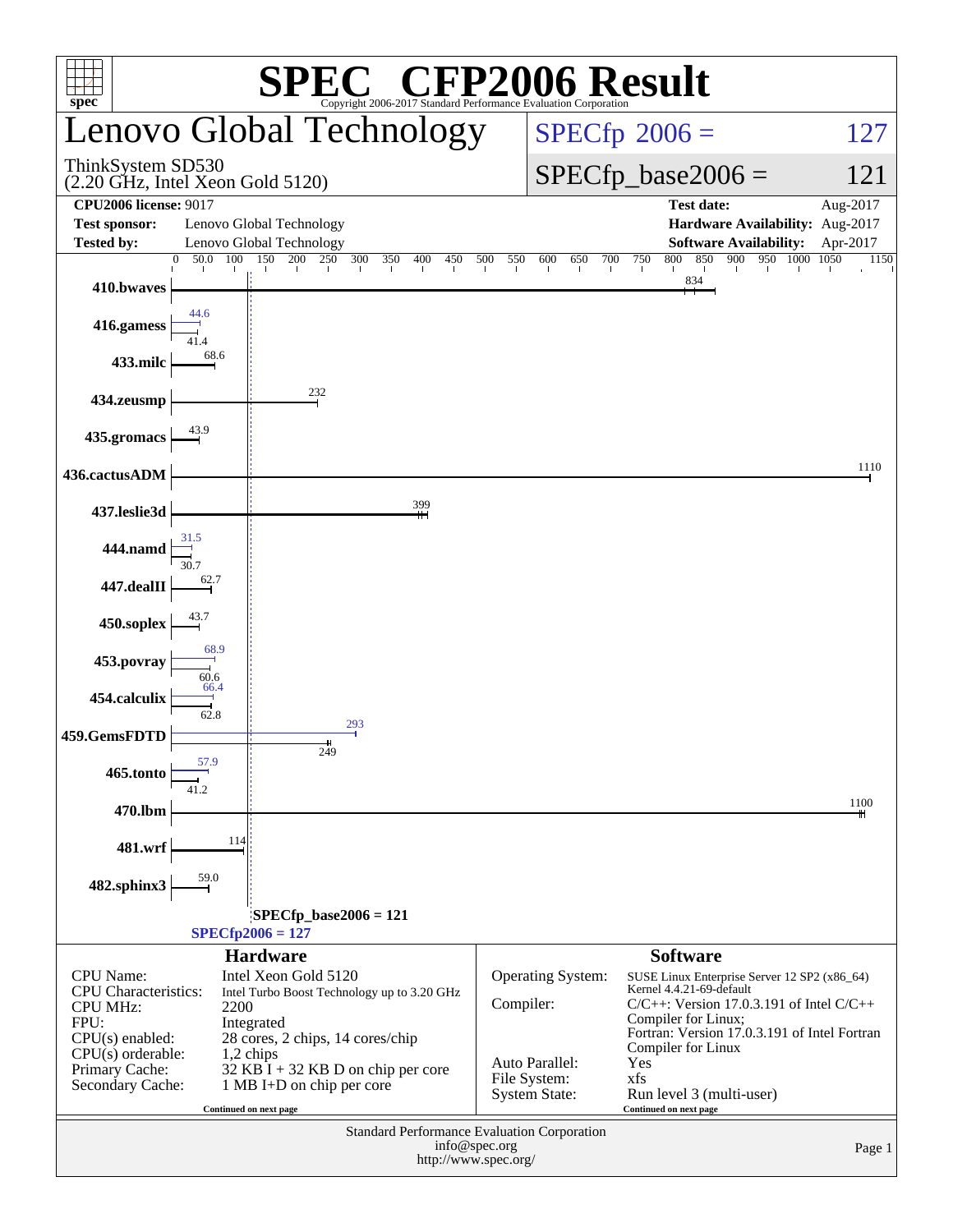| <b>SPEC CFP2006 Result</b><br>TI<br>$spec^*$<br>Copyright 2006-2017 Standard Performance Evaluation Corporation |                                                            |       |                |             |                |       |                                                                   |                               |                |              |                |              |  |
|-----------------------------------------------------------------------------------------------------------------|------------------------------------------------------------|-------|----------------|-------------|----------------|-------|-------------------------------------------------------------------|-------------------------------|----------------|--------------|----------------|--------------|--|
| enovo Global Technology                                                                                         |                                                            |       |                |             |                |       | $SPECfp2006 =$<br>127                                             |                               |                |              |                |              |  |
| ThinkSystem SD530<br>$(2.20 \text{ GHz}, \text{Intel Xeon Gold } 5120)$                                         |                                                            |       |                |             |                |       |                                                                   | $SPECfp\_base2006 =$<br>121   |                |              |                |              |  |
| <b>CPU2006 license: 9017</b>                                                                                    |                                                            |       |                |             |                |       |                                                                   | <b>Test date:</b><br>Aug-2017 |                |              |                |              |  |
| <b>Test sponsor:</b><br>Lenovo Global Technology<br>Hardware Availability: Aug-2017                             |                                                            |       |                |             |                |       |                                                                   |                               |                |              |                |              |  |
| <b>Tested by:</b><br>Lenovo Global Technology<br><b>Software Availability:</b><br>Apr-2017                      |                                                            |       |                |             |                |       |                                                                   |                               |                |              |                |              |  |
| L3 Cache:<br>19.25 MB I+D on chip per chip<br>Other Cache:<br>None                                              |                                                            |       |                |             |                |       | <b>Base Pointers:</b><br>$64$ -bit<br>Peak Pointers:<br>32/64-bit |                               |                |              |                |              |  |
|                                                                                                                 | Memory:<br>384 GB (12 x 32 GB 2Rx4 PC4-2666V-R, running at |       |                |             |                |       |                                                                   | Other Software:<br>None       |                |              |                |              |  |
| 2400 MHz)<br>Disk Subsystem:<br>1 x 800 GB SATA SSD                                                             |                                                            |       |                |             |                |       |                                                                   |                               |                |              |                |              |  |
| Other Hardware:<br>None                                                                                         |                                                            |       |                |             |                |       |                                                                   |                               |                |              |                |              |  |
|                                                                                                                 |                                                            |       |                |             |                |       |                                                                   |                               |                |              |                |              |  |
| <b>Results Table</b>                                                                                            |                                                            |       |                |             |                |       |                                                                   |                               |                |              |                |              |  |
| <b>Base</b>                                                                                                     |                                                            |       |                |             |                |       | <b>Peak</b>                                                       |                               |                |              |                |              |  |
| <b>Benchmark</b>                                                                                                | <b>Seconds</b>                                             | Ratio | <b>Seconds</b> | Ratio       | <b>Seconds</b> | Ratio | <b>Seconds</b>                                                    | <b>Ratio</b>                  | <b>Seconds</b> | <b>Ratio</b> | <b>Seconds</b> | <b>Ratio</b> |  |
| 410.bwayes                                                                                                      | 15.7                                                       | 866   | 16.3           | 834         | 16.6           | 818   | 15.7                                                              | 866                           | 16.3           | 834          | 16.6           | 818          |  |
| 416.gamess                                                                                                      | 473                                                        | 41.4  | 473            | 41.4        | 473            | 41.4  | 439                                                               | 44.6                          | 439            | 44.6         | 438            | 44.7         |  |
| 433.milc                                                                                                        | 134                                                        | 68.6  | 133            | 68.9        | 134            | 68.3  | 134                                                               | 68.6                          | 133            | 68.9         | 134            | 68.3         |  |
| 434.zeusmp                                                                                                      | 39.1                                                       | 232   | 39.2           | 232         | 39.2           | 232   | 39.1                                                              | 232                           | 39.2           | 232          | 39.2           | 232          |  |
| 435.gromacs                                                                                                     | 163                                                        | 43.9  | 162            | 43.9        | 162            | 44.1  | 163                                                               | 43.9                          | 162            | 43.9         | 162            | 44.1         |  |
| 436.cactusADM                                                                                                   | 10.7                                                       | 1110  | 10.7           | 1110        | 10.7           | 1110  | 10.7                                                              | <b>1110</b>                   | 10.7           | 1110         | 10.7           | 1110         |  |
| 437.leslie3d                                                                                                    | 23.0                                                       | 408   | 23.9           | 394         | 23.6           | 399   | 23.0                                                              | 408                           | 23.9           | 394          | 23.6           | 399          |  |
| 444.namd                                                                                                        | 261                                                        | 30.7  | 261            | 30.7        | 261            | 30.7  | <b>255</b>                                                        | <b>31.5</b>                   | 255            | 31.5         | 254            | 31.5         |  |
| 447.dealII                                                                                                      | 182                                                        | 62.9  | 182            | 62.7        | 182            | 62.7  | 182                                                               | 62.9                          | 182            | 62.7         | 182            | 62.7         |  |
| 450.soplex                                                                                                      | 190                                                        | 44.0  | 191            | 43.6        | 191            | 43.7  | 190                                                               | 44.0                          | 191            | 43.6         | 191            | 43.7         |  |
| 453.povray                                                                                                      | 87.8                                                       | 60.6  | 88.1           | 60.4        | 87.8           | 60.6  | 77.2                                                              | 68.9                          | 77.2           | 68.9         | 77.4           | 68.8         |  |
| 454.calculix                                                                                                    | 131                                                        | 62.8  | 131            | 62.9        | 132            | 62.6  | 124                                                               | 66.5                          | 125            | 66.2         | 124            | 66.4         |  |
| 459.GemsFDTD                                                                                                    | 41.8                                                       | 254   | 42.8           | 248         | 42.6           | 249   | 36.3                                                              | 292                           | 36.1           | 294          | 36.3           | 293          |  |
| 465.tonto                                                                                                       | 239                                                        | 41.2  | 233            | 42.2        | 240            | 41.0  | <b>170</b>                                                        | 57.9                          | 170            | 58.0         | 170            | 57.8         |  |
| 470.1bm                                                                                                         | 12.4                                                       | 1110  | 12.5           | <b>1100</b> | 12.5           | 1100  | 12.4                                                              | 1110                          | 12.5           | <b>1100</b>  | 12.5           | 1100         |  |
| 481.wrf                                                                                                         | 97.9                                                       | 114   | 97.8           | 114         | 97.9           | 114   | 97.9                                                              | 114                           | 97.8           | 114          | 97.9           | 114          |  |
| 482.sphinx3                                                                                                     | 329                                                        | 59.3  | 332            | 58.8        | <b>330</b>     | 59.0  | 329                                                               | 59.3                          | 332            | 58.8         | <b>330</b>     | 59.0         |  |

Results appear in the [order in which they were run.](http://www.spec.org/auto/cpu2006/Docs/result-fields.html#RunOrder) Bold underlined text [indicates a median measurement.](http://www.spec.org/auto/cpu2006/Docs/result-fields.html#Median)

#### **[Operating System Notes](http://www.spec.org/auto/cpu2006/Docs/result-fields.html#OperatingSystemNotes)**

Stack size set to unlimited using "ulimit -s unlimited"

### **[Platform Notes](http://www.spec.org/auto/cpu2006/Docs/result-fields.html#PlatformNotes)**

BIOS Configuration: Choose Operating Mode set to Maximum Performance LLC dead line alloc set to Disable Patrol Scrub set to Disable DCU Streamer Prefetcher set to Disable DCA set to Enable Hyper-Threading set to Disable Sysinfo program /home/cpu2006-1.2-ic17.0u3/config/sysinfo.rev6993 Revision 6993 of 2015-11-06 (b5e8d4b4eb51ed28d7f98696cbe290c1)

Continued on next page

Standard Performance Evaluation Corporation [info@spec.org](mailto:info@spec.org) <http://www.spec.org/>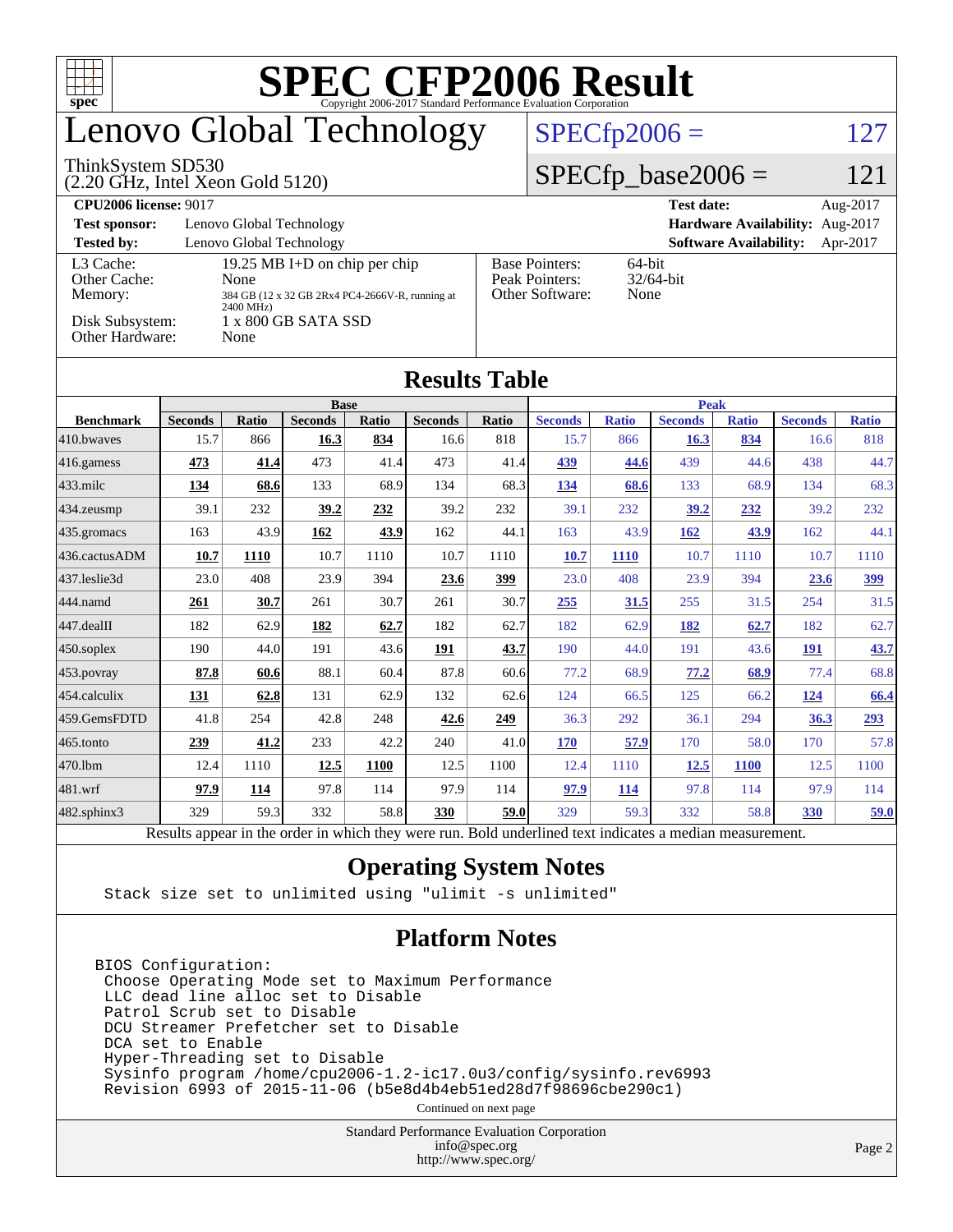

### enovo Global Technology

ThinkSystem SD530

(2.20 GHz, Intel Xeon Gold 5120)

 $SPECTp2006 = 127$ 

 $SPECTp\_base2006 = 121$ 

**[Test sponsor:](http://www.spec.org/auto/cpu2006/Docs/result-fields.html#Testsponsor)** Lenovo Global Technology **[Hardware Availability:](http://www.spec.org/auto/cpu2006/Docs/result-fields.html#HardwareAvailability)** Aug-2017 **[Tested by:](http://www.spec.org/auto/cpu2006/Docs/result-fields.html#Testedby)** Lenovo Global Technology **[Software Availability:](http://www.spec.org/auto/cpu2006/Docs/result-fields.html#SoftwareAvailability)** Apr-2017

**[CPU2006 license:](http://www.spec.org/auto/cpu2006/Docs/result-fields.html#CPU2006license)** 9017 **[Test date:](http://www.spec.org/auto/cpu2006/Docs/result-fields.html#Testdate)** Aug-2017

#### **[Platform Notes \(Continued\)](http://www.spec.org/auto/cpu2006/Docs/result-fields.html#PlatformNotes)**

Standard Performance Evaluation Corporation [info@spec.org](mailto:info@spec.org) <http://www.spec.org/> running on stark-02-03 Wed Aug 9 02:44:08 2017 This section contains SUT (System Under Test) info as seen by some common utilities. To remove or add to this section, see: <http://www.spec.org/cpu2006/Docs/config.html#sysinfo> From /proc/cpuinfo model name : Intel(R) Xeon(R) Gold 5120 CPU @ 2.20GHz 2 "physical id"s (chips) 28 "processors" cores, siblings (Caution: counting these is hw and system dependent. The following excerpts from /proc/cpuinfo might not be reliable. Use with caution.) cpu cores : 14 siblings : 14 physical 0: cores 0 1 2 3 4 5 6 8 9 10 11 12 13 14 physical 1: cores 0 1 2 3 4 5 6 8 9 10 11 12 13 14 cache size : 19712 KB From /proc/meminfo MemTotal: 395893572 kB HugePages\_Total: 0<br>Hugepagesize: 2048 kB Hugepagesize: From /etc/\*release\* /etc/\*version\* SuSE-release: SUSE Linux Enterprise Server 12 (x86\_64) VERSION = 12 PATCHLEVEL = 2 # This file is deprecated and will be removed in a future service pack or release. # Please check /etc/os-release for details about this release. os-release: NAME="SLES" VERSION="12-SP2" VERSION\_ID="12.2" PRETTY\_NAME="SUSE Linux Enterprise Server 12 SP2" ID="sles" ANSI\_COLOR="0;32" CPE\_NAME="cpe:/o:suse:sles:12:sp2" uname -a: Linux stark-02-03 4.4.21-69-default #1 SMP Tue Oct 25 10:58:20 UTC 2016 (9464f67) x86\_64 x86\_64 x86\_64 GNU/Linux run-level 3 Aug 9 02:37 SPEC is set to: /home/cpu2006-1.2-ic17.0u3 Filesystem Type Size Used Avail Use% Mounted on<br>
/dev/sda4 xfs 689G 74G 616G 11% /home 74G 616G 11% /home Additional information from dmidecode: Continued on next page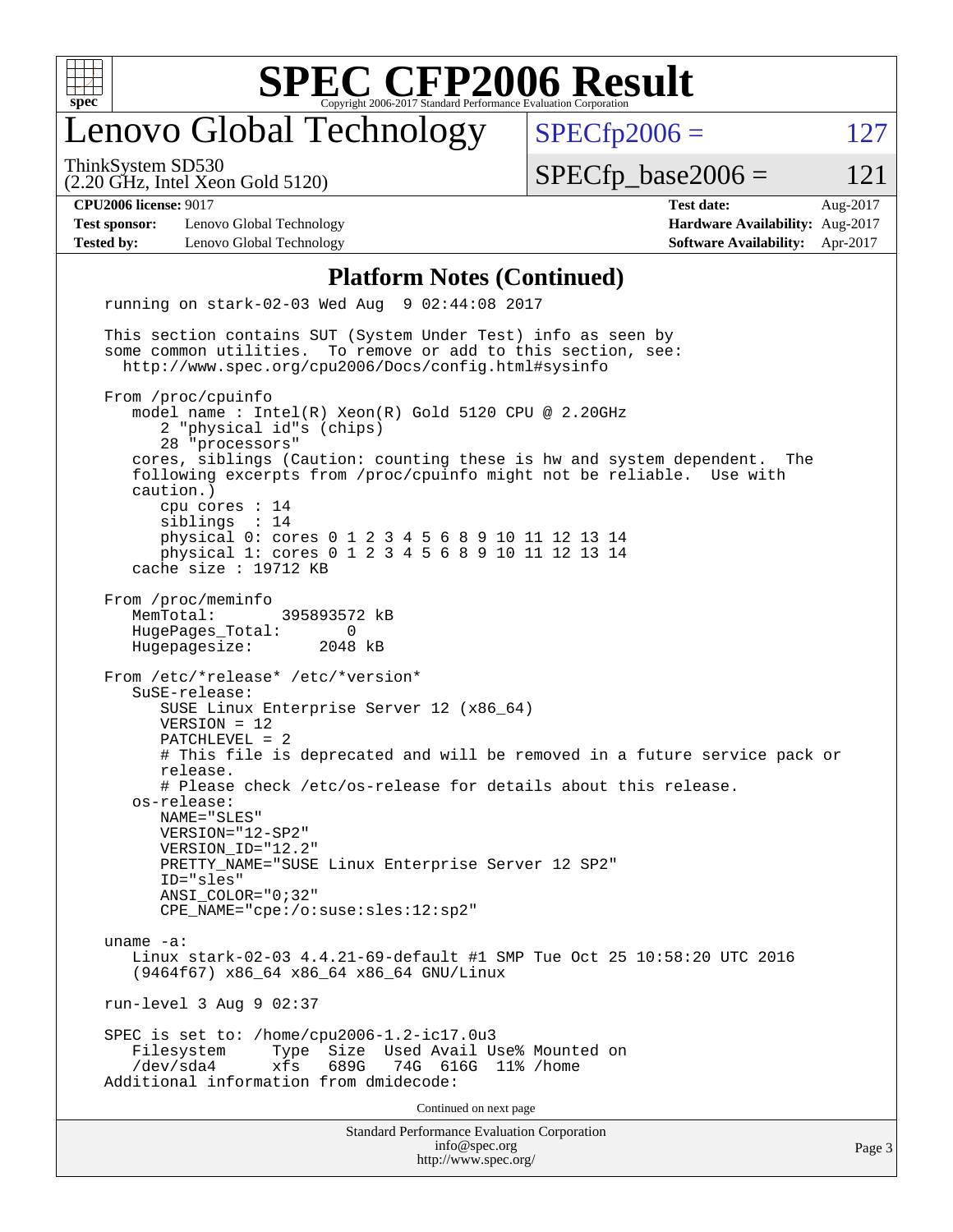

### enovo Global Technology

ThinkSystem SD530

 $SPECTp2006 = 127$ 

(2.20 GHz, Intel Xeon Gold 5120)

 $SPECTp\_base2006 = 121$ 

**[CPU2006 license:](http://www.spec.org/auto/cpu2006/Docs/result-fields.html#CPU2006license)** 9017 **[Test date:](http://www.spec.org/auto/cpu2006/Docs/result-fields.html#Testdate)** Aug-2017

**[Test sponsor:](http://www.spec.org/auto/cpu2006/Docs/result-fields.html#Testsponsor)** Lenovo Global Technology **[Hardware Availability:](http://www.spec.org/auto/cpu2006/Docs/result-fields.html#HardwareAvailability)** Aug-2017 **[Tested by:](http://www.spec.org/auto/cpu2006/Docs/result-fields.html#Testedby)** Lenovo Global Technology **[Software Availability:](http://www.spec.org/auto/cpu2006/Docs/result-fields.html#SoftwareAvailability)** Apr-2017

#### **[Platform Notes \(Continued\)](http://www.spec.org/auto/cpu2006/Docs/result-fields.html#PlatformNotes)**

 Warning: Use caution when you interpret this section. The 'dmidecode' program reads system data which is "intended to allow hardware to be accurately determined", but the intent may not be met, as there are frequent changes to hardware, firmware, and the "DMTF SMBIOS" standard.

 BIOS Lenovo -[TEE113J-1.00]- 06/03/2017 Memory: 4x NO DIMM NO DIMM 12x Samsung M393A4K40BB2-CTD 32 GB 2 rank 2666 MHz, configured at 2400 MHz

(End of data from sysinfo program)

#### **[General Notes](http://www.spec.org/auto/cpu2006/Docs/result-fields.html#GeneralNotes)**

Environment variables set by runspec before the start of the run: KMP\_AFFINITY = "granularity=fine,compact" LD\_LIBRARY\_PATH = "/home/cpu2006-1.2-ic17.0u3/lib/ia32:/home/cpu2006-1.2-ic17.0u3/lib/intel64:/home/cpu2006-1.2-ic17.0u3/sh10.2" OMP\_NUM\_THREADS = "28"

 Binaries compiled on a system with 1x Intel Core i7-4790 CPU + 32GB RAM memory using Redhat Enterprise Linux 7.2 Transparent Huge Pages disabled with: echo never > /sys/kernel/mm/transparent\_hugepage/enabled Filesystem page cache cleared with: shell invocation of 'sync; echo 3 > /proc/sys/vm/drop\_caches' prior to run

### **[Base Compiler Invocation](http://www.spec.org/auto/cpu2006/Docs/result-fields.html#BaseCompilerInvocation)**

[C benchmarks](http://www.spec.org/auto/cpu2006/Docs/result-fields.html#Cbenchmarks): icc  $-m64$ 

[C++ benchmarks:](http://www.spec.org/auto/cpu2006/Docs/result-fields.html#CXXbenchmarks) [icpc -m64](http://www.spec.org/cpu2006/results/res2017q4/cpu2006-20170918-49624.flags.html#user_CXXbase_intel_icpc_64bit_fc66a5337ce925472a5c54ad6a0de310)

[Fortran benchmarks](http://www.spec.org/auto/cpu2006/Docs/result-fields.html#Fortranbenchmarks): [ifort -m64](http://www.spec.org/cpu2006/results/res2017q4/cpu2006-20170918-49624.flags.html#user_FCbase_intel_ifort_64bit_ee9d0fb25645d0210d97eb0527dcc06e)

[Benchmarks using both Fortran and C](http://www.spec.org/auto/cpu2006/Docs/result-fields.html#BenchmarksusingbothFortranandC): [icc -m64](http://www.spec.org/cpu2006/results/res2017q4/cpu2006-20170918-49624.flags.html#user_CC_FCbase_intel_icc_64bit_bda6cc9af1fdbb0edc3795bac97ada53) [ifort -m64](http://www.spec.org/cpu2006/results/res2017q4/cpu2006-20170918-49624.flags.html#user_CC_FCbase_intel_ifort_64bit_ee9d0fb25645d0210d97eb0527dcc06e)

### **[Base Portability Flags](http://www.spec.org/auto/cpu2006/Docs/result-fields.html#BasePortabilityFlags)**

 410.bwaves: [-DSPEC\\_CPU\\_LP64](http://www.spec.org/cpu2006/results/res2017q4/cpu2006-20170918-49624.flags.html#suite_basePORTABILITY410_bwaves_DSPEC_CPU_LP64) 416.gamess: [-DSPEC\\_CPU\\_LP64](http://www.spec.org/cpu2006/results/res2017q4/cpu2006-20170918-49624.flags.html#suite_basePORTABILITY416_gamess_DSPEC_CPU_LP64) 433.milc: [-DSPEC\\_CPU\\_LP64](http://www.spec.org/cpu2006/results/res2017q4/cpu2006-20170918-49624.flags.html#suite_basePORTABILITY433_milc_DSPEC_CPU_LP64) 434.zeusmp: [-DSPEC\\_CPU\\_LP64](http://www.spec.org/cpu2006/results/res2017q4/cpu2006-20170918-49624.flags.html#suite_basePORTABILITY434_zeusmp_DSPEC_CPU_LP64)

Continued on next page

Standard Performance Evaluation Corporation [info@spec.org](mailto:info@spec.org) <http://www.spec.org/>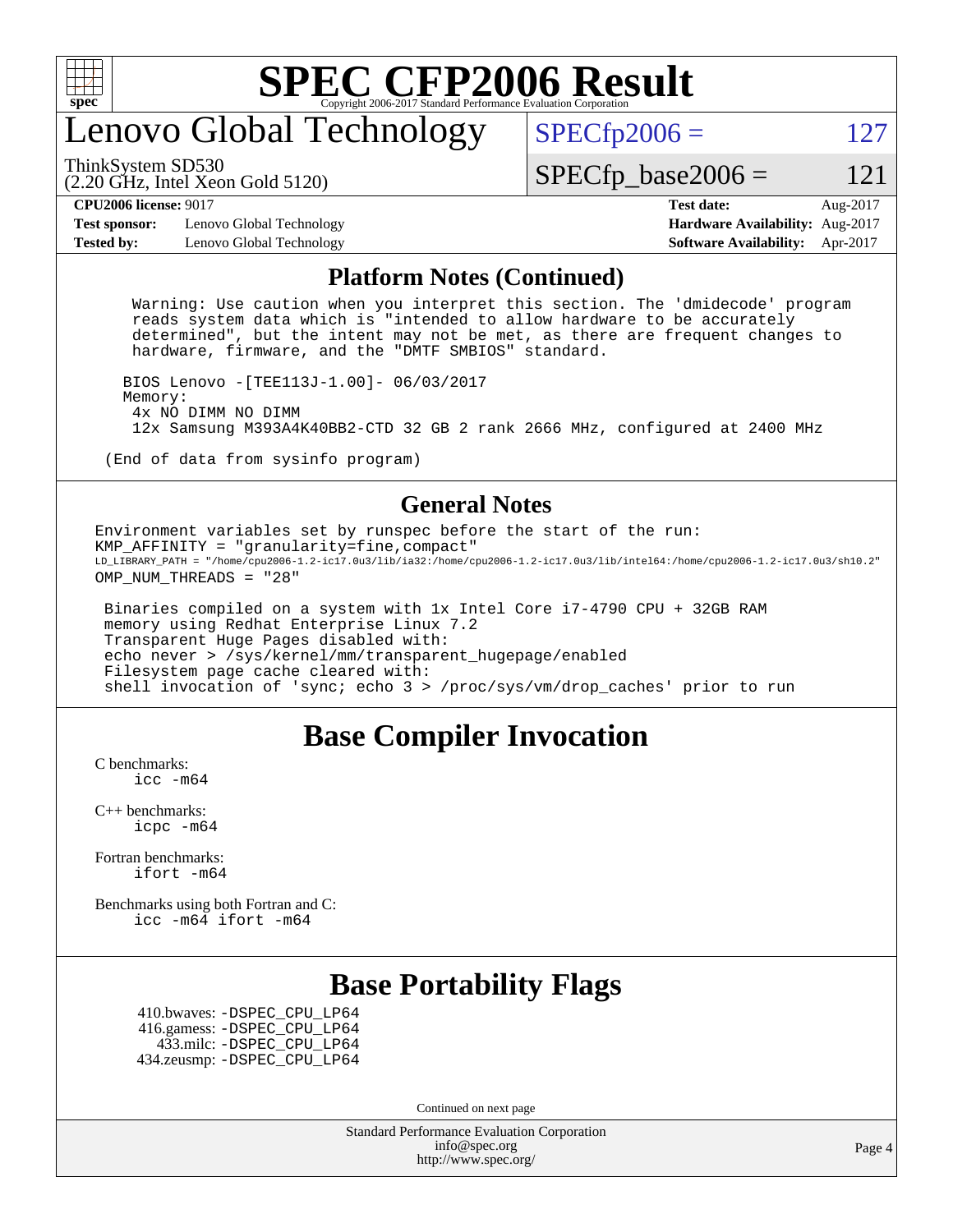

enovo Global Technology

ThinkSystem SD530

(2.20 GHz, Intel Xeon Gold 5120)

 $SPECfp2006 = 127$  $SPECfp2006 = 127$ 

 $SPECTp\_base2006 = 121$ 

**[Test sponsor:](http://www.spec.org/auto/cpu2006/Docs/result-fields.html#Testsponsor)** Lenovo Global Technology **[Hardware Availability:](http://www.spec.org/auto/cpu2006/Docs/result-fields.html#HardwareAvailability)** Aug-2017

**[CPU2006 license:](http://www.spec.org/auto/cpu2006/Docs/result-fields.html#CPU2006license)** 9017 **[Test date:](http://www.spec.org/auto/cpu2006/Docs/result-fields.html#Testdate)** Aug-2017 **[Tested by:](http://www.spec.org/auto/cpu2006/Docs/result-fields.html#Testedby)** Lenovo Global Technology **[Software Availability:](http://www.spec.org/auto/cpu2006/Docs/result-fields.html#SoftwareAvailability)** Apr-2017

### **[Base Portability Flags \(Continued\)](http://www.spec.org/auto/cpu2006/Docs/result-fields.html#BasePortabilityFlags)**

 435.gromacs: [-DSPEC\\_CPU\\_LP64](http://www.spec.org/cpu2006/results/res2017q4/cpu2006-20170918-49624.flags.html#suite_basePORTABILITY435_gromacs_DSPEC_CPU_LP64) [-nofor\\_main](http://www.spec.org/cpu2006/results/res2017q4/cpu2006-20170918-49624.flags.html#user_baseLDPORTABILITY435_gromacs_f-nofor_main) 436.cactusADM: [-DSPEC\\_CPU\\_LP64](http://www.spec.org/cpu2006/results/res2017q4/cpu2006-20170918-49624.flags.html#suite_basePORTABILITY436_cactusADM_DSPEC_CPU_LP64) [-nofor\\_main](http://www.spec.org/cpu2006/results/res2017q4/cpu2006-20170918-49624.flags.html#user_baseLDPORTABILITY436_cactusADM_f-nofor_main) 437.leslie3d: [-DSPEC\\_CPU\\_LP64](http://www.spec.org/cpu2006/results/res2017q4/cpu2006-20170918-49624.flags.html#suite_basePORTABILITY437_leslie3d_DSPEC_CPU_LP64) 444.namd: [-DSPEC\\_CPU\\_LP64](http://www.spec.org/cpu2006/results/res2017q4/cpu2006-20170918-49624.flags.html#suite_basePORTABILITY444_namd_DSPEC_CPU_LP64) 447.dealII: [-DSPEC\\_CPU\\_LP64](http://www.spec.org/cpu2006/results/res2017q4/cpu2006-20170918-49624.flags.html#suite_basePORTABILITY447_dealII_DSPEC_CPU_LP64) 450.soplex: [-DSPEC\\_CPU\\_LP64](http://www.spec.org/cpu2006/results/res2017q4/cpu2006-20170918-49624.flags.html#suite_basePORTABILITY450_soplex_DSPEC_CPU_LP64) 453.povray: [-DSPEC\\_CPU\\_LP64](http://www.spec.org/cpu2006/results/res2017q4/cpu2006-20170918-49624.flags.html#suite_basePORTABILITY453_povray_DSPEC_CPU_LP64) 454.calculix: [-DSPEC\\_CPU\\_LP64](http://www.spec.org/cpu2006/results/res2017q4/cpu2006-20170918-49624.flags.html#suite_basePORTABILITY454_calculix_DSPEC_CPU_LP64) [-nofor\\_main](http://www.spec.org/cpu2006/results/res2017q4/cpu2006-20170918-49624.flags.html#user_baseLDPORTABILITY454_calculix_f-nofor_main) 459.GemsFDTD: [-DSPEC\\_CPU\\_LP64](http://www.spec.org/cpu2006/results/res2017q4/cpu2006-20170918-49624.flags.html#suite_basePORTABILITY459_GemsFDTD_DSPEC_CPU_LP64) 465.tonto: [-DSPEC\\_CPU\\_LP64](http://www.spec.org/cpu2006/results/res2017q4/cpu2006-20170918-49624.flags.html#suite_basePORTABILITY465_tonto_DSPEC_CPU_LP64) 470.lbm: [-DSPEC\\_CPU\\_LP64](http://www.spec.org/cpu2006/results/res2017q4/cpu2006-20170918-49624.flags.html#suite_basePORTABILITY470_lbm_DSPEC_CPU_LP64) 481.wrf: [-DSPEC\\_CPU\\_LP64](http://www.spec.org/cpu2006/results/res2017q4/cpu2006-20170918-49624.flags.html#suite_basePORTABILITY481_wrf_DSPEC_CPU_LP64) [-DSPEC\\_CPU\\_CASE\\_FLAG](http://www.spec.org/cpu2006/results/res2017q4/cpu2006-20170918-49624.flags.html#b481.wrf_baseCPORTABILITY_DSPEC_CPU_CASE_FLAG) [-DSPEC\\_CPU\\_LINUX](http://www.spec.org/cpu2006/results/res2017q4/cpu2006-20170918-49624.flags.html#b481.wrf_baseCPORTABILITY_DSPEC_CPU_LINUX) 482.sphinx3: [-DSPEC\\_CPU\\_LP64](http://www.spec.org/cpu2006/results/res2017q4/cpu2006-20170918-49624.flags.html#suite_basePORTABILITY482_sphinx3_DSPEC_CPU_LP64)

### **[Base Optimization Flags](http://www.spec.org/auto/cpu2006/Docs/result-fields.html#BaseOptimizationFlags)**

[C benchmarks](http://www.spec.org/auto/cpu2006/Docs/result-fields.html#Cbenchmarks):

[-xCORE-AVX2](http://www.spec.org/cpu2006/results/res2017q4/cpu2006-20170918-49624.flags.html#user_CCbase_f-xCORE-AVX2) [-ipo](http://www.spec.org/cpu2006/results/res2017q4/cpu2006-20170918-49624.flags.html#user_CCbase_f-ipo) [-O3](http://www.spec.org/cpu2006/results/res2017q4/cpu2006-20170918-49624.flags.html#user_CCbase_f-O3) [-no-prec-div](http://www.spec.org/cpu2006/results/res2017q4/cpu2006-20170918-49624.flags.html#user_CCbase_f-no-prec-div) [-parallel](http://www.spec.org/cpu2006/results/res2017q4/cpu2006-20170918-49624.flags.html#user_CCbase_f-parallel) [-qopt-prefetch](http://www.spec.org/cpu2006/results/res2017q4/cpu2006-20170918-49624.flags.html#user_CCbase_f-qopt-prefetch)

[C++ benchmarks:](http://www.spec.org/auto/cpu2006/Docs/result-fields.html#CXXbenchmarks)

[-xCORE-AVX2](http://www.spec.org/cpu2006/results/res2017q4/cpu2006-20170918-49624.flags.html#user_CXXbase_f-xCORE-AVX2) [-ipo](http://www.spec.org/cpu2006/results/res2017q4/cpu2006-20170918-49624.flags.html#user_CXXbase_f-ipo) [-O3](http://www.spec.org/cpu2006/results/res2017q4/cpu2006-20170918-49624.flags.html#user_CXXbase_f-O3) [-no-prec-div](http://www.spec.org/cpu2006/results/res2017q4/cpu2006-20170918-49624.flags.html#user_CXXbase_f-no-prec-div) [-qopt-prefetch](http://www.spec.org/cpu2006/results/res2017q4/cpu2006-20170918-49624.flags.html#user_CXXbase_f-qopt-prefetch)

[Fortran benchmarks](http://www.spec.org/auto/cpu2006/Docs/result-fields.html#Fortranbenchmarks):

[-xCORE-AVX2](http://www.spec.org/cpu2006/results/res2017q4/cpu2006-20170918-49624.flags.html#user_FCbase_f-xCORE-AVX2) [-ipo](http://www.spec.org/cpu2006/results/res2017q4/cpu2006-20170918-49624.flags.html#user_FCbase_f-ipo) [-O3](http://www.spec.org/cpu2006/results/res2017q4/cpu2006-20170918-49624.flags.html#user_FCbase_f-O3) [-no-prec-div](http://www.spec.org/cpu2006/results/res2017q4/cpu2006-20170918-49624.flags.html#user_FCbase_f-no-prec-div) [-parallel](http://www.spec.org/cpu2006/results/res2017q4/cpu2006-20170918-49624.flags.html#user_FCbase_f-parallel) [-qopt-prefetch](http://www.spec.org/cpu2006/results/res2017q4/cpu2006-20170918-49624.flags.html#user_FCbase_f-qopt-prefetch)

[Benchmarks using both Fortran and C](http://www.spec.org/auto/cpu2006/Docs/result-fields.html#BenchmarksusingbothFortranandC):

[-xCORE-AVX2](http://www.spec.org/cpu2006/results/res2017q4/cpu2006-20170918-49624.flags.html#user_CC_FCbase_f-xCORE-AVX2) [-ipo](http://www.spec.org/cpu2006/results/res2017q4/cpu2006-20170918-49624.flags.html#user_CC_FCbase_f-ipo) [-O3](http://www.spec.org/cpu2006/results/res2017q4/cpu2006-20170918-49624.flags.html#user_CC_FCbase_f-O3) [-no-prec-div](http://www.spec.org/cpu2006/results/res2017q4/cpu2006-20170918-49624.flags.html#user_CC_FCbase_f-no-prec-div) [-parallel](http://www.spec.org/cpu2006/results/res2017q4/cpu2006-20170918-49624.flags.html#user_CC_FCbase_f-parallel) [-qopt-prefetch](http://www.spec.org/cpu2006/results/res2017q4/cpu2006-20170918-49624.flags.html#user_CC_FCbase_f-qopt-prefetch)

### **[Peak Compiler Invocation](http://www.spec.org/auto/cpu2006/Docs/result-fields.html#PeakCompilerInvocation)**

[C benchmarks](http://www.spec.org/auto/cpu2006/Docs/result-fields.html#Cbenchmarks): [icc -m64](http://www.spec.org/cpu2006/results/res2017q4/cpu2006-20170918-49624.flags.html#user_CCpeak_intel_icc_64bit_bda6cc9af1fdbb0edc3795bac97ada53)

[C++ benchmarks:](http://www.spec.org/auto/cpu2006/Docs/result-fields.html#CXXbenchmarks) [icpc -m64](http://www.spec.org/cpu2006/results/res2017q4/cpu2006-20170918-49624.flags.html#user_CXXpeak_intel_icpc_64bit_fc66a5337ce925472a5c54ad6a0de310)

[Fortran benchmarks](http://www.spec.org/auto/cpu2006/Docs/result-fields.html#Fortranbenchmarks): [ifort -m64](http://www.spec.org/cpu2006/results/res2017q4/cpu2006-20170918-49624.flags.html#user_FCpeak_intel_ifort_64bit_ee9d0fb25645d0210d97eb0527dcc06e)

[Benchmarks using both Fortran and C](http://www.spec.org/auto/cpu2006/Docs/result-fields.html#BenchmarksusingbothFortranandC): [icc -m64](http://www.spec.org/cpu2006/results/res2017q4/cpu2006-20170918-49624.flags.html#user_CC_FCpeak_intel_icc_64bit_bda6cc9af1fdbb0edc3795bac97ada53) [ifort -m64](http://www.spec.org/cpu2006/results/res2017q4/cpu2006-20170918-49624.flags.html#user_CC_FCpeak_intel_ifort_64bit_ee9d0fb25645d0210d97eb0527dcc06e)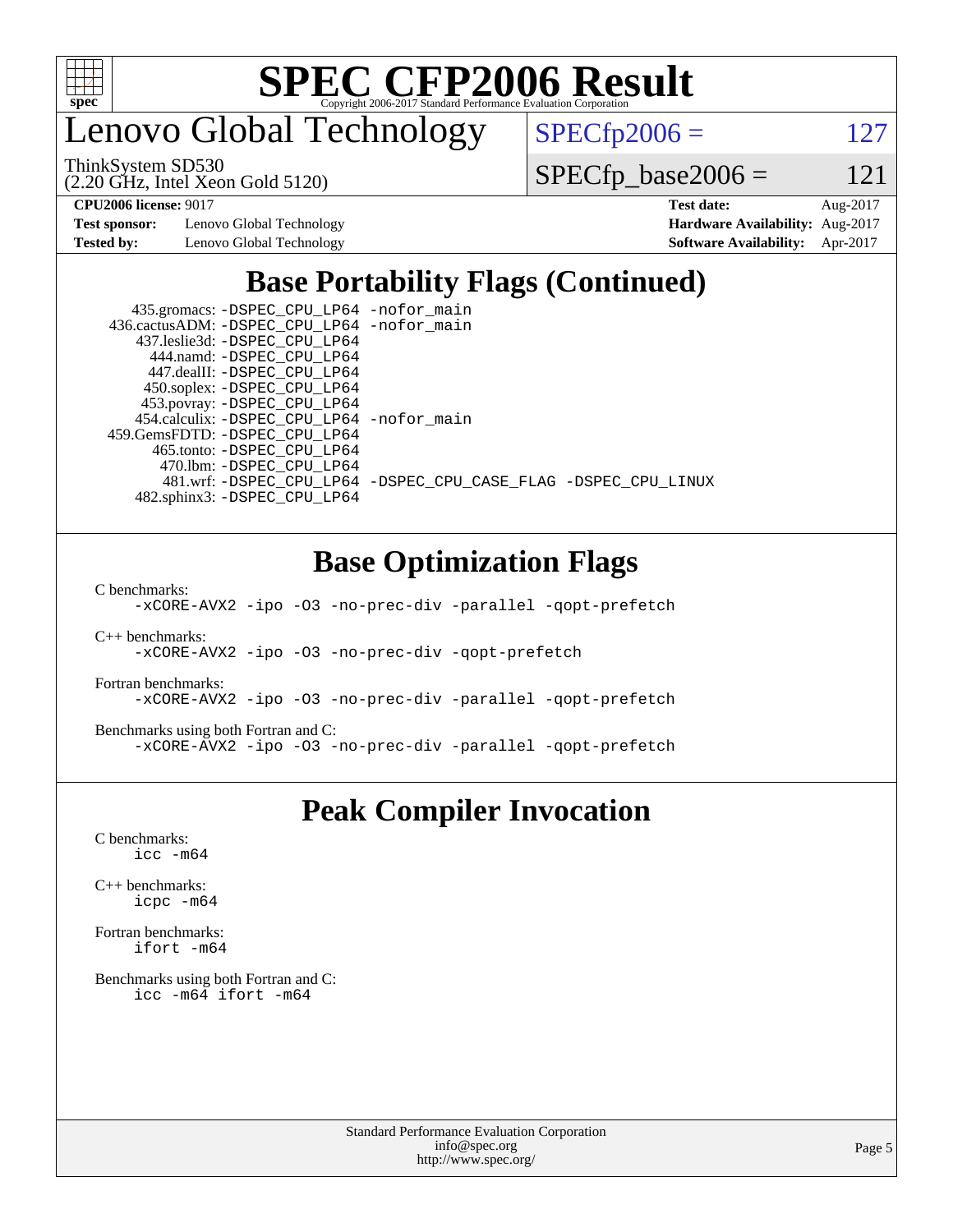

### enovo Global Technology

ThinkSystem SD530

(2.20 GHz, Intel Xeon Gold 5120)

**[Test sponsor:](http://www.spec.org/auto/cpu2006/Docs/result-fields.html#Testsponsor)** Lenovo Global Technology **[Hardware Availability:](http://www.spec.org/auto/cpu2006/Docs/result-fields.html#HardwareAvailability)** Aug-2017 **[Tested by:](http://www.spec.org/auto/cpu2006/Docs/result-fields.html#Testedby)** Lenovo Global Technology **[Software Availability:](http://www.spec.org/auto/cpu2006/Docs/result-fields.html#SoftwareAvailability)** Apr-2017

 $SPECfp2006 = 127$  $SPECfp2006 = 127$ 

 $SPECTp\_base2006 = 121$ 

**[CPU2006 license:](http://www.spec.org/auto/cpu2006/Docs/result-fields.html#CPU2006license)** 9017 **[Test date:](http://www.spec.org/auto/cpu2006/Docs/result-fields.html#Testdate)** Aug-2017

### **[Peak Portability Flags](http://www.spec.org/auto/cpu2006/Docs/result-fields.html#PeakPortabilityFlags)**

Same as Base Portability Flags

### **[Peak Optimization Flags](http://www.spec.org/auto/cpu2006/Docs/result-fields.html#PeakOptimizationFlags)**

[C benchmarks](http://www.spec.org/auto/cpu2006/Docs/result-fields.html#Cbenchmarks):

433.milc: basepeak = yes

 $470.$ lbm: basepeak = yes

 $482$ .sphinx3: basepeak = yes

[C++ benchmarks:](http://www.spec.org/auto/cpu2006/Docs/result-fields.html#CXXbenchmarks)

```
 444.namd: -prof-gen(pass 1) -prof-use(pass 2) -xCORE-AVX2(pass 2)
        -par-num-threads=1(pass 1) -ipo(pass 2) -O3(pass 2)
        -no-prec-div(pass 2) -fno-alias -auto-ilp32
```
447.dealII: basepeak = yes

 $450$ .soplex: basepeak = yes

```
 453.povray: -prof-gen(pass 1) -prof-use(pass 2) -xCORE-AVX2(pass 2)
         -par-num-threads=1-ipo-O3(pass 2)-no-prec-div(pass 2) -unroll4 -ansi-alias
```
[Fortran benchmarks](http://www.spec.org/auto/cpu2006/Docs/result-fields.html#Fortranbenchmarks):

```
410.bwaves: basepeak = yes 416.gamess: -prof-gen(pass 1) -prof-use(pass 2) -xCORE-AVX2(pass 2)
            -par-num-threads=1-ipo-O3(pass 2)-no-prec-div(pass 2) -unroll2 -inline-level=0 -scalar-rep-
    434.zeusmp: basepeak = yes
    437.leslie3d: basepeak = yes
 459.GemsFDTD: -prof-gen(pass 1) -prof-use(pass 2) -xCORE-AVX2(pass 2)
            -par-num-threads=1-ipo-O3(pass 2)-no-prec-div(pass 2) -unroll2 -inline-level=0
            -qopt-prefetch -parallel
      465.tonto: -prof-gen(pass 1) -prof-use(pass 2) -xCORE-AVX2(pass 2)
            -par-num-threads=1(pass 1) -ipo(pass 2) -O3(pass 2)
            -no-prec-div-inline-calloc-qopt-malloc-options=3
            -auto -unroll4
```
Continued on next page

```
Standard Performance Evaluation Corporation
             info@spec.org
           http://www.spec.org/
```